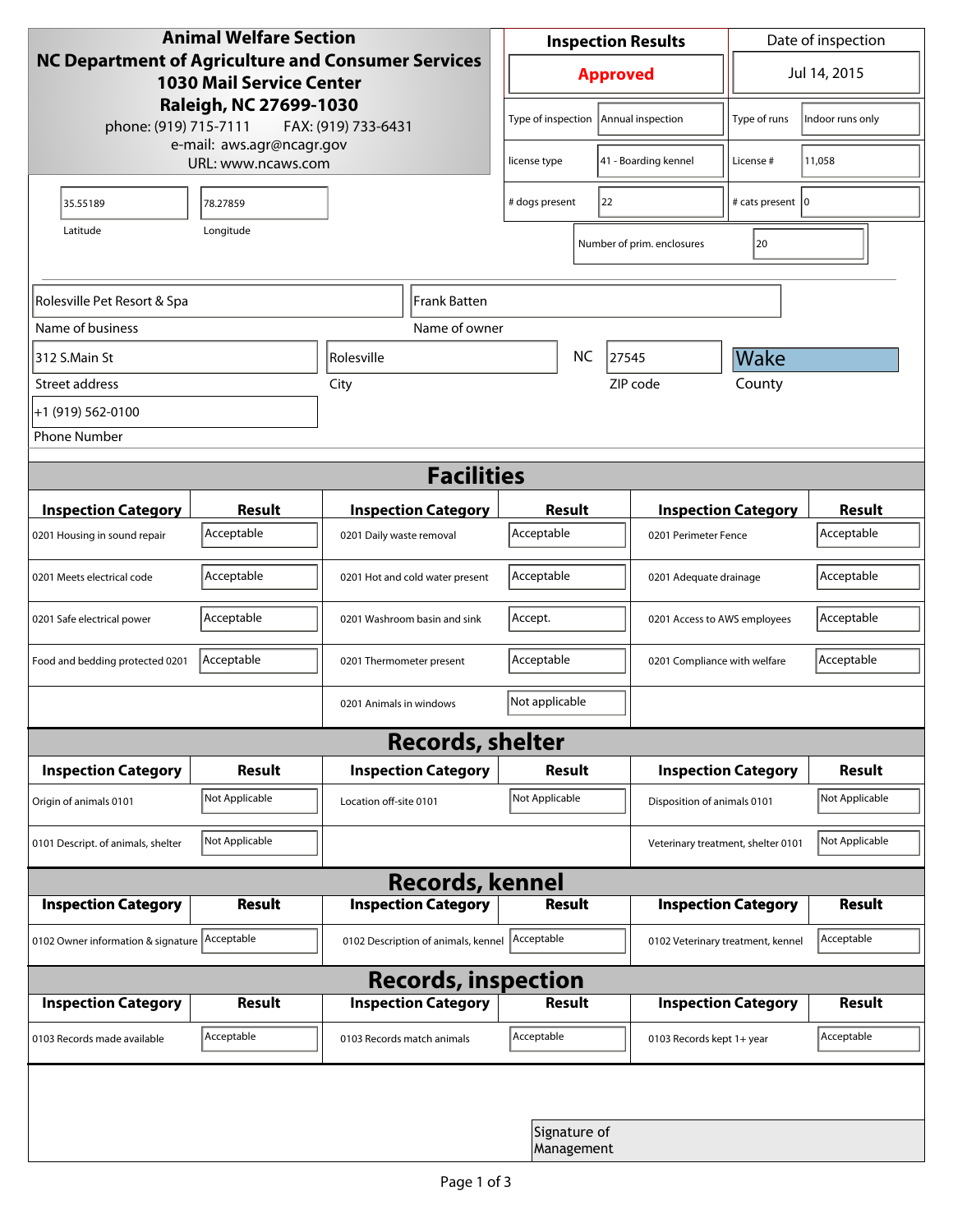| <b>Animal Welfare Section, NCDA&amp;CS</b>                  |                |                                    | <b>Inspection Results</b>  |                                     |                            | Date of inspection |  |  |
|-------------------------------------------------------------|----------------|------------------------------------|----------------------------|-------------------------------------|----------------------------|--------------------|--|--|
| Inspection Report, continued                                |                |                                    | <b>Approved</b>            |                                     |                            | Jul 14, 2015       |  |  |
|                                                             |                |                                    |                            |                                     |                            |                    |  |  |
| Rolesville Pet Resort & Spa                                 |                | Frank Batten                       |                            | Rolesville                          |                            |                    |  |  |
| <b>Indoor facilities</b>                                    |                |                                    |                            |                                     |                            |                    |  |  |
| <b>Inspection Category</b>                                  | Result         | <b>Inspection Category</b>         | Result                     |                                     | <b>Inspection Category</b> | <b>Result</b>      |  |  |
| 0202 Ambient temperature, indoor                            | Acceptable     | 0202 Ventilation, indoor           | Acceptable                 | Acceptable<br>0202 Lighting, indoor |                            |                    |  |  |
| 0202 Imperv./Sanitary surf., indoor                         | Acceptable     | 0202 Drainage, indoor              | Acceptable                 |                                     |                            |                    |  |  |
| <b>Outdoor facilities</b>                                   |                |                                    |                            |                                     |                            |                    |  |  |
| <b>Inspection Category</b>                                  | Result         | <b>Inspection Category</b>         | Result                     | <b>Inspection Category</b>          |                            | <b>Result</b>      |  |  |
| 0203 Impervious surfaces, outdoor                           | Not Applicable | 0203 Housing, 1 per animal         | Not Applicable             | 0203 Protection from elements       |                            | Not Applicable     |  |  |
| 0203 Owner advised, outdoor                                 | Not Applicable | 0203 Drainage, outdoor             | Not Applicable             |                                     |                            |                    |  |  |
| <b>Primary enclosures</b>                                   |                |                                    |                            |                                     |                            |                    |  |  |
| <b>Inspection Category</b>                                  | Result         | <b>Inspection Category</b>         | Result                     |                                     | <b>Inspection Category</b> | <b>Result</b>      |  |  |
| 0204 Drainage prev. cross contam.                           | Acceptable     | 0204 Fence height >= 5 feet        | Acceptable                 | 0204 1:10 ratio, person: human      |                            | Not Applicable     |  |  |
| 0204 Surf. impervious to moisture                           | Acceptable     | 0204 Enclosure is escape proof     | Acceptable                 | 0204 Cats, $>=$ 4 sq. ft. / adult   |                            | Not Applicable     |  |  |
| 0204 Prevent contact with wood                              | Acceptable     | 0204 Solid resting surface         | Not Acceptable             | 0204 Cats, $<= 12$ / enclosure      |                            | Not Applicable     |  |  |
| 0204 Enclosures in sound repair                             | Acceptable     | 0204 Cats, raised resting surface  | Not Applicable             | 0204 Cats, 1 litter pan / 3 adults  |                            | Not Applicable     |  |  |
| 0204 Size of enclosure                                      | Acceptable     | 0204 Dogs, supervision if > 4      | Acceptable                 |                                     |                            |                    |  |  |
| <b>Feeding</b>                                              |                |                                    |                            |                                     |                            |                    |  |  |
| <b>Inspection Category</b>                                  | <b>Result</b>  | <b>Inspection Category</b>         | Result                     |                                     | <b>Inspection Category</b> | <b>Result</b>      |  |  |
| 0205 Feeding, 1x / day, adult                               | Acceptable     | 0205 Feeding, 1 bowl / adult       | Acceptable                 | 0205 Feeding, commercial food       |                            | Acceptable         |  |  |
| 0205 Feeding, bowl in good repair                           | Acceptable     | 0205 Feeding, quality food         | Acceptable                 | 0205 Feeding, bowl is protected     |                            | Acceptable         |  |  |
| 0205 Feeding, 2x / day, young                               | Acceptable     |                                    |                            |                                     |                            |                    |  |  |
| <b>Watering</b>                                             |                |                                    |                            |                                     |                            |                    |  |  |
| <b>Inspection Category</b>                                  | <b>Result</b>  | <b>Inspection Category</b>         | Result                     |                                     |                            |                    |  |  |
| 0206 Watering, continuous access                            | Acceptable     | 0206 Watering, bowl in good repair | Acceptable                 |                                     |                            |                    |  |  |
| <b>Sanitation/Employees/Classification &amp; Separation</b> |                |                                    |                            |                                     |                            |                    |  |  |
| <b>Inspection Category</b>                                  | <b>Result</b>  | <b>Inspection Category</b>         | Result                     |                                     | <b>Inspection Category</b> | <b>Result</b>      |  |  |
| 0207 Waste removal 2x / day                                 | Acceptable     | 0207 Grounds overgrown             | Acceptable                 | 0207 Young given social interact.   |                            | Not Applicable     |  |  |
| 0207 Animals removed while clean                            | Acceptable     | 0207 Pest Control                  | Acceptable                 | 0207 Species separated              |                            | Acceptable         |  |  |
|                                                             |                |                                    | Signature of<br>Management |                                     |                            |                    |  |  |